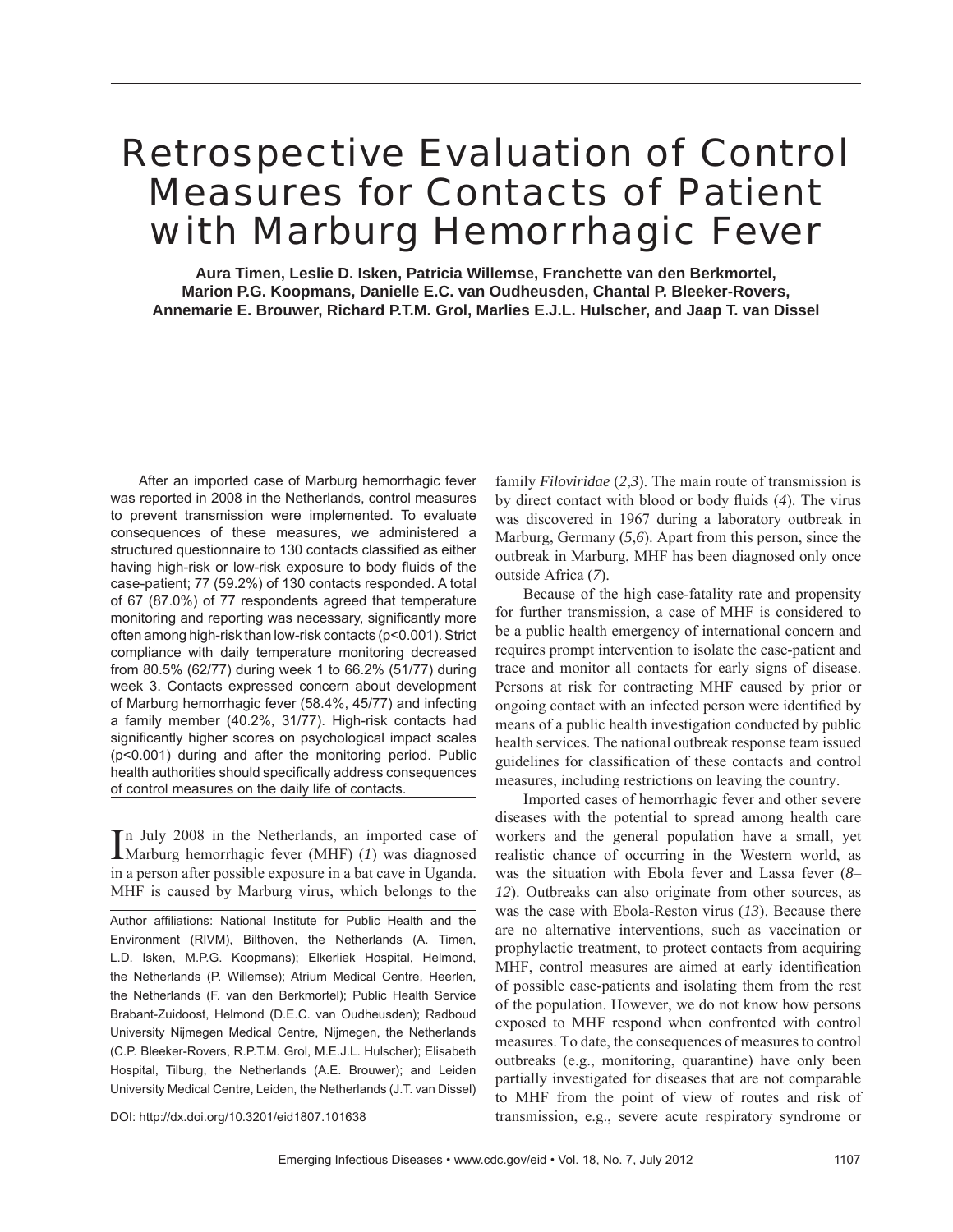influenza  $(14-17)$ . Evidence is needed to determine the effectiveness of follow-up procedures for MHF contacts.

To evaluate the consequences and the psychological effect of control measures on contacts' daily life, a retrospective cohort study (including serologic testing) was undertaken among 130 contacts of the person in the Netherlands in 2008 who acquired MHF. Contacts were categorized as high-risk or low-risk on the basis of their exposure history. We describe criteria to optimize the effect of control measures and provide proper care to contacts exposed to a person-to-person transmissible virus with the potential to cause severe disease.

# **Methods**

This study was determined to be part of the public health response to the imported case of MHF and followup of contacts. Therefore, explicit ethical evaluation was not necessary.

## **Case-Patient Description**

On July 2, 2008, after returning from a visit to Uganda from June 5 through June 28, a 41-year-old woman showed development of chills and high fever. She was admitted to hospital A on July 5. Initially, hemorrhagic fever was not included in the differential diagnosis and she was placed in a general ward among other patients, without specific contact precautions. Because she later showed clinical deterioration, liver failure, and tendency to hemorrhage, hemorrhagic fever was suspected and she was transferred to hospital B on July 7. In hospital B, she was placed in strict isolation in accordance with guidelines prescribed for pathogens belonging to Hazard Group 4 (*18*). We placed the patient in a single room with negative air pressure ventilation and an anteroom for 2 reasons. First, although evidence for airborne transmission of MHF in humans has not been documented, transmission by aerosols has been demonstrated in animal models (*7*). Second, the patient was likely to undergo aerosol-generating procedures (e.g., endotracheal intubation) while in the latter stages of illness when viral loads in body fluids were expected to be high.

On July 10, the diagnosis of MHF was confirmed; the next day, the patient died. A complete case history and the public health response have been reported (*1*).

# **Control Measures**

The outbreak response team formulated measures for follow-up of contacts considered to be at risk for exposure. Measures were based on preexisting national and international guidelines on management of hemorrhagic fever caused by filoviruses (18–20). The patient was considered to be potentially infectious from the onset of fever (July 2) until death (July 11). The period of monitoring contacts was set at 21 days after the last contact

with the patient or patient body fluids. The public health service traced the contacts in the community. The hospital hygienist and occupational physician, and attending physicians were responsible for in-hospital contacts. Contacts were provided with written instructions (Table 1).

Contacts classified as at high risk for contracting the disease (i.e., had unprotected contact with the patient or her body fluids) were asked to measure their temperature twice a day and report it to the health care provider. Furthermore, they were prohibited from leaving the country and were told to report any intention to leave to the public health authority. Contacts were asked to notify the assigned health care provider immediately if they had fever (body temperature >38°C measured twice at least 12 hours apart) or any abnormal symptoms (e.g., vomiting, headache, abdominal pain, diarrhea, jaundice). Contacts who had handled the patient or her body fluids while carrying out strict isolation measures were perceived to be at low risk for exposure. They were asked to measure their temperature twice a day, but only to report a temperature >38°C. This group was strongly encouraged not to travel abroad.

## **Study Population**

A retrospective cohort study involving the 130 contacts was conducted by using an online questionnaire. High-risk contacts ( $n = 64$ ) included household contacts, health care providers at the general practice, those involved in patient care at hospital A (nurses, physicians, and laboratory workers), patients sharing the same hospital ward in hospital A, and cleaning staff. Low-risk contacts ( $n = 66$ ) included health care and laboratory workers at hospital B who had all taken appropriate personal protective measures. Data were collected from December 2008 through February 2009, which was 5–7 months after possible exposure. At the same time, serologic testing was conducted to assess asymptomatic transmission.

# **Variables and Instruments**

# **Questionnaire**

We recorded personal characteristics of respondents and any symptoms during the monitoring period. The questionnaire (62 questions) addressed understanding of control measures, clarity of instructions, reported compliance with measures, and perceived interference with daily life (e.g., restrictions on social life, difficulties with control measures, extra costs incurred, and fear of becoming infected). To develop questions regarding interference and reported compliance, we drew from the current literature on the effect of restrictive measures during outbreaks (*14*,*15*,*21*).

Questions regarding clarity of instructions and understanding measures were based on parts of the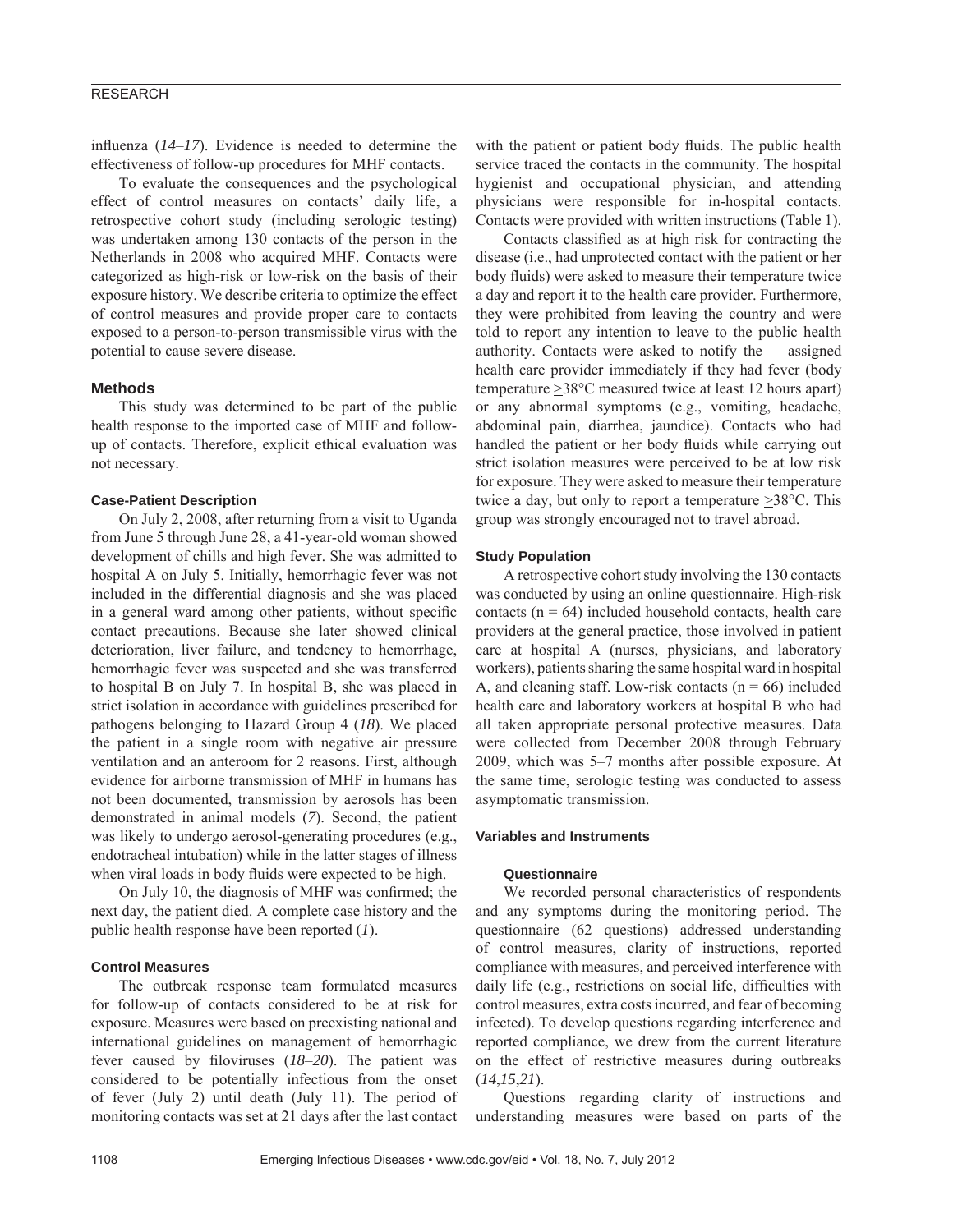| Characteristic                                      | Instruction                                                                                                                                                  |
|-----------------------------------------------------|--------------------------------------------------------------------------------------------------------------------------------------------------------------|
| You have been assigned to the high-risk category    | You have shared the household (or the ward) with the patient. You have<br>cared for the patient in the hospital without wearing PPE. You had or might        |
|                                                     | have had unprotected contact (without PPE) with the blood or body fluids of<br>the patient.                                                                  |
| The following restrictions have been imposed on you | Remain in the neighborhood of your home address during the monitoring<br>period of 3 weeks after last possible contact (date). Stay in contact with the      |
|                                                     | health care provider you have been assigned (the public health service, the<br>hospital hygiene specialist, or the occupational medicine specialist). Do not |
|                                                     | leave the country. Cancel or postpone a holiday trip abroad.                                                                                                 |
| Control measures during monitoring period           | Inform your health care provider if you use temperature-lowering medication.<br>Measure your temperature in the morning and evening. Use your own            |
|                                                     | thermometer (one that is not to be used by others) and write down your                                                                                       |
|                                                     | temperature accurately. Disinfect the thermometer with 70% alcohol after                                                                                     |
|                                                     | every use and wash your hands with soap and water. Contact your health                                                                                       |
|                                                     | care provider daily and provide him or her with information about your health<br>and temperature. If you have a fever (2 consecutive temperature             |
|                                                     | measurements $\geq$ 38°C 12 h apart), vomiting, headache, stomach ache,                                                                                      |
|                                                     | diarrhea, jaundice, or cough, immediately contact your care provider. Stay at                                                                                |
|                                                     | home and restrict all contacts with others until further instructions from your                                                                              |
|                                                     | health care provider. Only use your own toilet.                                                                                                              |
| You have been assigned to the low-risk category     | You cared for the patient (using adequate PPE) while she was admitted to the                                                                                 |
|                                                     | hospital and in accordance with a strict isolation protocol. You had contact<br>with blood or body fluids of the patient while using effective PPE.          |
| Control measures during monitoring period           | Inform your health care provider if you use temperature-lowering medications.                                                                                |
|                                                     | You are strongly advised not to leave the country during the monitoring period                                                                               |
|                                                     | of 3 weeks after the last possible contact with the patient or patient body                                                                                  |
|                                                     | fluids (date). Measure your temperature daily in the morning and evening.                                                                                    |
|                                                     | Use your own thermometer (one that is not to be used by others) and write<br>down your temperature accurately. Disinfect the thermometer with 70%            |
|                                                     | alcohol after every use and wash your hands with soap and water. If you                                                                                      |
|                                                     | have a fever (2 consecutive temperature measurements $\geq 38^{\circ}$ C 12 h apart),                                                                        |
|                                                     | immediately contact the health care provider you have been assigned (public                                                                                  |
|                                                     | health service, the hospital hygiene specialist, or the occupational medicine                                                                                |
|                                                     | specialist). Stay at home and restrict all contacts with others until further                                                                                |
| *PPE, personal protective equipment.                | instructions from your care provider. Only use your own toilet.                                                                                              |
|                                                     |                                                                                                                                                              |

Table 1. Instructions for contacts of a person with Marburg hemorrhagic fever, by risk contact group, the Netherlands, 2008\*

Consumer Quality Index Instrument of the Netherlands Institute for Health Services Research (Rotterdam, the Netherlands), which was derived from the Consumer Assessment of Healthcare Providers and Systems Survey developed and funded by the US Agency for Health Care Research and Quality (Rockville, MD, USA) (*22*). Depending on the type of question, respondents were asked to answer either yes or no questions, or to choose an option on Likert scales of 1–5 (1, completely disagree; 2, disagree; 3, neutral; 4, agree; and 5, strongly agree or 1, never; 2, seldom; 3, sometimes; 4, often; 5, always).

## **Impact of Event Scale**

To evaluate stress levels, we used the Revised Impact of Event Scale (IES-R; Dutch version), a 22-item international instrument designed to measure situations in life that are perceived as stressful (*23*). The instrument was divided into 3 subscales: intrusion (e.g., recurrent thoughts); avoidance (e.g., avoiding reminders of the event); and hyperarousal (e.g., concentration and sleeping problems). Each subscale contained questions derived from the Diagnostic and Statistical Manual of Mental Disorders

criteria (4th edition) for posttraumatic stress disorder (*24*). Items were scored on a Likert scale of 0–4 (0, not at all; 1, a little bit; 3, quite a bit; 4, extremely), which added up to a maximum score of 88. A score >20 was considered an indicator of posttraumatic stress disorder (*14*,*15*). We assessed recalled stress during the monitoring period (IES during) and persisting stress during the 7 days before the completion of the questionnaire (IES after).

## **Statistical Analysis**

Data were analyzed by using SPSS version 18 (SPSS Inc., Chicago, IL, USA). Descriptive statistics were calculated. Means and SDs were calculated for answers given on the Likert scale. Results were stratified by type of exposure risk (i.e., high or low risk for disease transmission). Differences in proportions were calculated by using the  $\chi^2$ test. Differences in means were calculating by using the Student  $t$  test. A p value  $\leq 0.05$  was considered significant.

We constructed overall scales. The compliance with measures scale (Cronbach  $\alpha$  0.71) included 4 questions regarding temperature monitoring, temperature reporting, and prohibition on travel. The interference scale (Cronbach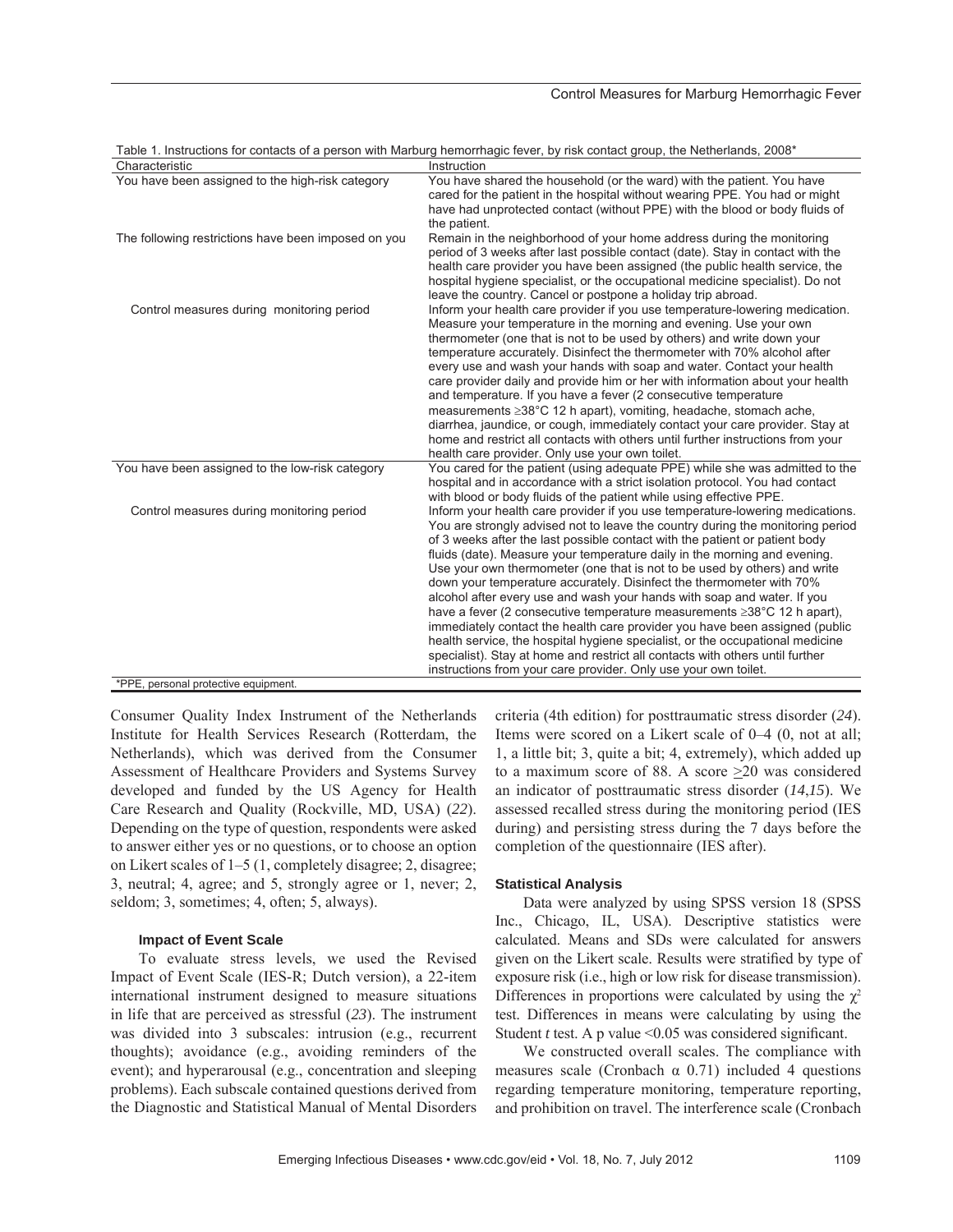α 0.64) included 11 questions on perceived restrictions on social life, difficulties with control measures, extra costs, and anxiety of contacts and their families. The clarity of instructions scale (Cronbach  $\alpha$  0.82) included 5 questions on explicitness, completeness, unambiguity, confusion, and redundancy of the provided instructions. The overall scale for understanding of measures (items regarding awareness of the measures and their rationale) proved invalid and was not used in further analysis.

To determine which variables influenced stress levels during the monitoring period, we developed a linear regression model by using the IES during monitoring as a dependent variable and personal characteristics (sex, education, age), risk level, clarity of instructions scale, compliance scale, and interference scale as independent variables. The same model was constructed by using the IES after the monitoring period as the dependent variable.

# **Serologic Testing**

Serologic testing was performed by using an immunofluorescence antibody (IFA) assay with blood samples collected from contacts 5–7 months after the monitoring period. IFA test slides were prepared at the Bernhard Nocht Institute for Tropical Medicine (Hamburg, Germany) by using the patient strain. Laboratory methods have been reported (*1*).

## **Results**

#### **Response**

Of 130 eligible participants, 78 (60.0%) completed the questionnaire. One person provided systematically inconsistent answers and was excluded, which left 77 respondents (59.2%) for statistical analysis. The response rate was 70.3% (45/64) in the high-risk group and 48.5% (32/66) in the low-risk group (Table 2). Of the 77 respondents, 46 (59.7%) were female, 44 (57.1%) did not have children in the household, and 11 (14.3%) lived alone. Mean age was 38 years in the high-risk group and 43 years in the low-risk group (this difference was not significant). The high-risk group had more women (33/45, 73.3%) than the low-risk group (13/32, 40.6%)  $(p = 0.004)$  and had a lower education level (Table 2). Respondents were comparable to nonrespondents with respect to sex (M:F ratio 40.0%:60.0% vs. 42.0%:58.0%). During the monitoring period, nonspecific symptoms (those commonly occurring during the prodromal phase of hemorrhagic fever syndromes, e.g., headache, malaise, fatigue) (*2*) developed occasionally in some contacts, but no significant differences were observed between the risk groups.

| the Netherlands, 2008*                       |                                          |                                         |          |
|----------------------------------------------|------------------------------------------|-----------------------------------------|----------|
| Characteristic                               | High-risk contact, $n = 45$ , no. $(\%)$ | Low-risk contact, $n = 32$ , no. $(\%)$ | p valuet |
| <b>Sex</b>                                   |                                          |                                         | 0.004    |
| F                                            | 33(73.0)                                 | 13(40.0)                                |          |
| M                                            | 12 (37.0)                                | 19 (60.0)                               |          |
| Age, y                                       |                                          |                                         | 0.127    |
| $25$                                         | 13 (29.0)                                | 2(6.2)                                  |          |
| $26 - 35$                                    | 9(21.0)                                  | 8(25.2)                                 |          |
| $36 - 45$                                    | 10(22.0)                                 | 10(31.2)                                |          |
| $46 - 55$                                    | 10(22.0)                                 | 11(34.3)                                |          |
| $56 - 65$                                    | 3(6.0)                                   | 1(3.1)                                  |          |
| Education                                    |                                          |                                         | 0.002    |
| Secondary                                    | 8(18.0)                                  | 1(3.0)                                  |          |
| Vocational                                   | 17(37.0)                                 | 4(12.0)                                 |          |
| Higher professional                          | 15(34.0)                                 | 22(70.0)                                |          |
| University                                   | 5(11.0)                                  | 5(15.0)                                 |          |
| Health status                                |                                          |                                         | 0.047    |
| Excellent                                    | 11(24.0)                                 | 15(47.0)                                |          |
| Very good                                    | 19 (42.0)                                | 6(18.7)                                 |          |
| Good                                         | 15 (34.0)                                | 11(34.3)                                |          |
| Reported conditions during monitoring period |                                          |                                         |          |
| Temperature >38°C                            | 2(4.4)                                   | 2(6.2)                                  | 0.901    |
| Headache                                     | 17(37.7)                                 | 8(25.0)                                 | 0.064    |
| Myalgia                                      | 5(11.1)                                  | 1(3.1)                                  | 0.407    |
| Malaise                                      | 13 (29.0)                                | 10(31.2)                                | 0.513    |
| Nausea                                       | 6(13.3)                                  | 2(6.2)                                  | 0.429    |
| Abdominal pain                               | 6(13.3)                                  | 3(9.3)                                  | 0.482    |
| Fatigue                                      | 11(24.0)                                 | 6(18.5)                                 | 0.222    |
| Vomiting                                     | 1(4.5)                                   | 0                                       | 0.399    |
| Diarrhea                                     | 6(13.3)                                  | 1(3.1)                                  | 0.247    |

Table 2. Characteristics and self-reported signs and symptoms of persons who had contact with a Marburg hemorrhagic fever patient, the Netherlands, 2008\*

\*High-risk contact, unprotected contact with the patient or her body fluids; low-risk contact, contact with the patient or her body fluids while following strict isolation measures. **Boldface** indicates statistical significance (p<0.05).

 $\dagger$ By  $\chi^2$  test.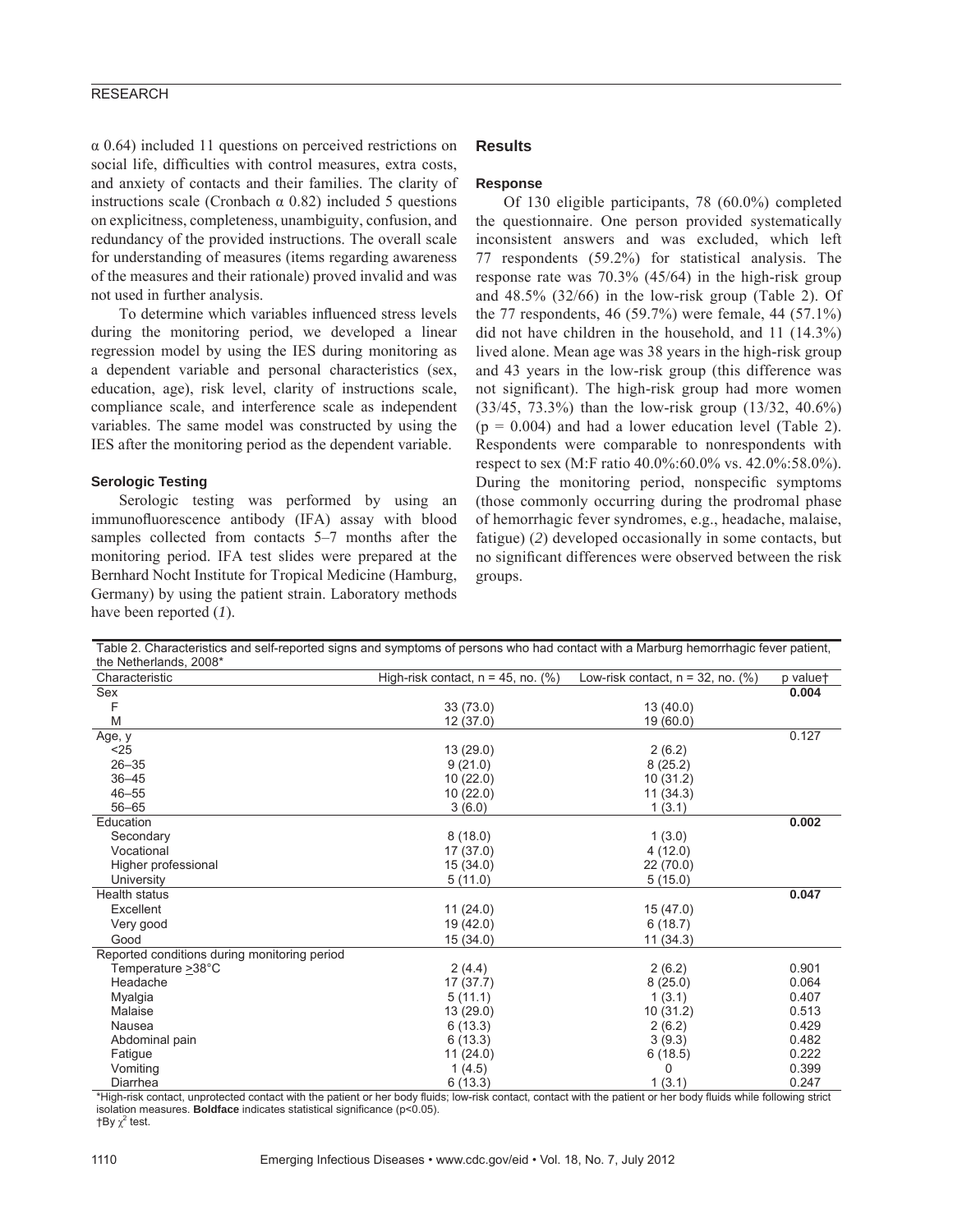# **Understanding Measures**

Of the 77 respondents, 60 (77.9%) were aware of the request not to leave the country, and 17 (22.1%) chose the neutral option. Of 60 contacts aware of the request, 54 (90.0%) in the high-risk group agreed with this request (p  $= 0.04$ ). Reasons given for negative answers were no direct contact with the patient and thus no risk ( $n = 2$ ), imperative reasons to leave the country such as illness in the family  $(n = 2)$ , travel restrictions were meant for others, not for me  $(n = 1)$ , and borders do not stop diseases  $(n = 1)$ . All respondents were aware of the need to measure temperature twice a day, 67 (87.0%) agreed with the necessity of measuring and reporting temperature, and 7 (9.1%) had no opinion. Not feeling ill was the reason for disagreement in the remaining 3 (3.8%) respondents. Only 58 (75.3%) of the 77 respondents correctly identified the rationale of temperature monitoring. Respondents in the high-risk group agreed more often than their low-risk counterparts with the necessity of daily measuring and reporting for temperature (mean  $\pm$  SD of agreement in the high-risk group 4.7  $\pm$  1.0 vs.  $1.6 \pm 1.3$  in the low-risk group) (p<0.001). Written instructions with detailed information on the control measures were received by 61 (79.2%) of 77 respondents. Of these 61 respondents, 45 (73.7%) found this information to be clear, 40 (65.6%) complete, 37 (60.6%) unequivocal, 4 (6.5%) confusing, and 3 (5.0%) redundant. There were no significant differences between the risk groups.

#### **Compliance with Measures**

Of 45 respondents who were prohibited from traveling (high-risk group), 17 (37.7%) had planned a holiday trip abroad, of whom 12 (70.6%) cancelled the holiday trip during the surveillance period, and 1 (5.9%) postponed the trip. Two (11.8%) high-risk contacts were already abroad when the diagnosis in the index case was made and 2 (11.8%) other contacts left the country a few days before the end of the surveillance period, despite prohibition on travel. Risk management in these persons, including communication with government authorities in countries

to which they traveled, has been reported (*1*). Temperature was monitored twice a day by 62 (80.5%) of 77 persons, and 75 (97.4%) of 77 had a thermometer at their immediate disposal. Strict compliance with daily temperature monitoring decreased from 80.5% (62/77) in week 1 to 66.2% (51/77) in week 3. Differences per risk group per week in reported compliance with temperature monitoring and reporting are shown in Table 3.

# **Interference of Measures with Daily Life**

The prohibition on leaving the country was perceived as difficult by 18 (23.4%) of 77 respondents; 11 (14.3%) perceived serious restrictions on their social life, and 24 (31.2%) reported feeling stressed on a regular basis during monitoring. Daily temperature monitoring was believed to be troublesome by 25 (32.5%) of 77. Extra costs were involved for 19 (24.6%) of the contacts. The questionnaire did not ask for specification of costs incurred. Of 47 health care workers among respondents,  $13$   $(27.6%)$  intensified adherence to infection prevention guidelines at work during the monitoring period (mean  $\pm$  SD intensified adherence in the high-risk group  $1.3 \pm 0.4$  vs.  $1.03 \pm 0.2$  in the low-risk group) ( $p = 0.006$ ). Sustained and intensified adherence to infection prevention at work after the monitoring period ended was reported by 10 (21.3%) of 47.

Being identified as a contact caused anxiety in respondents, as reflected in the high percentage who were afraid of contracting MHF (45/77, 58.4%), those who were concerned about infecting other members of their household (31/77, 40.3%), or those who were afraid that a colleague might have been unknowingly infected by the index patient (35/77, 45.5%). Of 77 respondents, 28 (36.4%) reported that their family members were disturbed by control measures. Furthermore, 31 (40.3%) of 77 reported that their family members expressed anxiety about becoming infected, and 25 (32.5%) of 77 reported that their partners were disturbed by restrictive control measures. The results on the overall interference scale were compared and showed that control measures caused more interference with daily life (lower

|                               | Table 3. Compliance with temperature monitoring and reporting in persons who had contact with a person with Marburg hemorrhagic |                                 |          |  |
|-------------------------------|---------------------------------------------------------------------------------------------------------------------------------|---------------------------------|----------|--|
| fever, the Netherlands, 2008* |                                                                                                                                 |                                 |          |  |
| Variable                      | High-risk group score, mean (SD)                                                                                                | Low-risk group score, mean (SD) | p valuet |  |
| Temperature monitoring week   |                                                                                                                                 |                                 |          |  |
|                               | 4.87(0.63)                                                                                                                      | 4.25(1.16)                      | 0.004    |  |
|                               | 4.87(0.63)                                                                                                                      | 3.84(1.30)                      | < 0.0001 |  |
|                               | 4.82 (0.68)                                                                                                                     | 3.34(1.54)                      | < 0.0001 |  |
| Temperature reporting week    |                                                                                                                                 |                                 |          |  |
|                               | 4.73 (1.01)                                                                                                                     | 1.56(1.37)                      | < 0.0001 |  |
|                               | 4.73 (1.01)                                                                                                                     | 1.50(1.34)                      | < 0.0001 |  |
|                               | 4.71 (1.01)                                                                                                                     | 1.50(1.34)                      | < 0.0001 |  |

\*Answers were given on a 5-point Likert scale, according to the following categories: 1, never; 2, seldom; 3, sometimes; 4, often; 5, always. High-risk contact, unprotected contact with the patient or her body fluids; low-risk contact, contact with the patient or her body fluids while following strict isolation measures.

†By 2-sample Student *t* test assuming unequal variances. Because of the relatively large sample sizes of 45 and 32 and data that consisted of scores from 1 through 5 with the indicated SDs, this test is justified by the central limit theorem and because the t distribution with  $75 = 45 + 32 - 2$  df is almost identical with that of a normal distribution. All p values were statistically significant (p<0.05).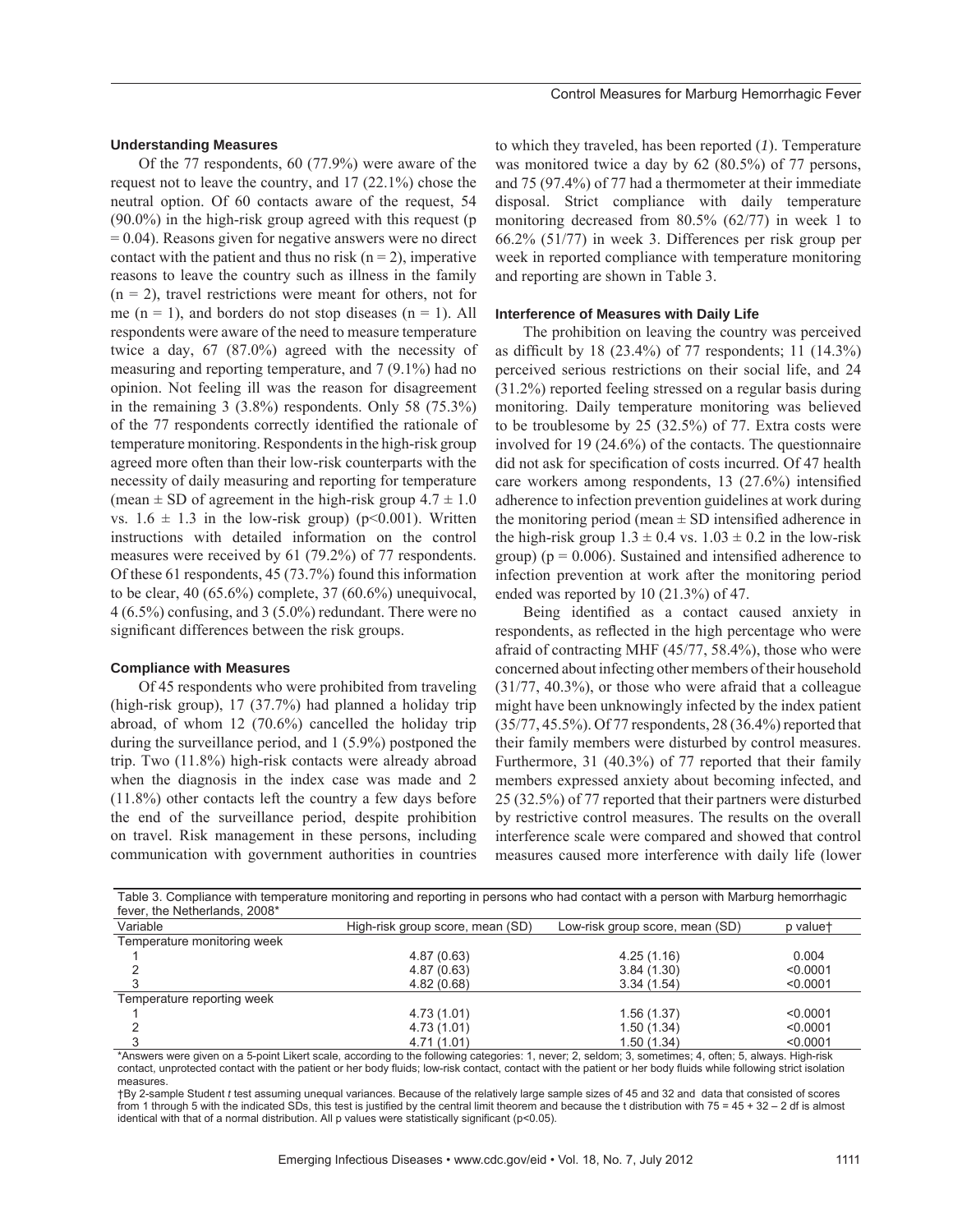mean  $\pm$  SD) in the high-risk group (mean  $\pm$  SD 1.5  $\pm$  0.3 vs.  $1.8 \pm 0.2$ ; p<0.001) than in the low-risk group.

# **Impact of Event Scale**

Means were calculated on the basis of the answers on the IES and subscale domains (intrusion, avoidance, and hyperarousal). Overall psychological distress was measured by the mean  $\pm$  SD score on the IES during monitoring (2.8)  $\pm$  2.6, range 0.2–10) and 5–7 months after monitoring 0.9  $(0.9 \pm 1.7, \text{ range } 0-9.5; \text{ p} < 0.001)$ . Despite the low overall mean score, high individual scores were observed (Figure). On the subscale domains, the mean scores were higher during the monitoring period than after it, and the highest scores were reported in the high-risk group.

In the linear regression model, the score on the interference scales was a predictor of the score of the IES during monitoring, which measured the psychological effect of this event ( $p<0.001$ ). After monitoring ended, the remaining psychological effect measured by the IES score was influenced by the degree of interference  $(p<0.001)$ and level of education ( $p = 0.015$ ); persons with a lower education level reported more psychological consequences (Table 4).

#### **Serologic Testing**

IFA serologic testing was conducted in 85 (65.4%) of 130 participants, which represented 50 (78.1%) of 64 in the high-risk group and 35 (53.0%) of 66 in the low-risk group. All serum samples were negative for IgG and IgM against Marburg virus.

## **Discussion**

Being at risk for acquiring MHF had a measurable psychological effect and personal consequences (such as restrictions on social life) on respondents in both risk contact groups. We will discuss implications for persons who have to adhere to control measures, discuss the



Figure. Distribution of individual scores on the impact of event scale (IES) during and after (a 7-day period before completion of a questionnaire) the monitoring period among contacts of the person with Marburg hemorrhagic fever, the Netherlands, 2008. Each circle indicates 1 person. A higher score indicates a higher level of stress.

psychological effect of these measures, and reflect on the prerequisites for applying control measures.

Compliance with control measures was reported as difficult to include in daily life, a finding consistent with reports concerning a patient with imported Lassa hemorrhagic fever (*12*,*25*). Some practical problems need to be addressed to facilitate compliance with temperature monitoring and prohibitions on leaving the country. Problems were related to comprehensiveness of measures. Some respondents had already paid for a holiday trip and subsequently had to cancel it. Increased costs that persons incurred imply that compensation policies (e.g., insurance) should be explained or made available in preparedness plans (*26*). Practical constraints related to temperature monitoring should be averted by making use of online registration systems and modern technologies to contact persons and facilitate communication with health care providers.

Although temperature monitoring remains the primary method of detecting onset of fever and enabling follow-up of contacts during the incubation period (*6*), appropriateness of once a day vs. twice a day monitoring is a disputed issue. In accordance with guidelines in the Netherlands (*19*) and the Centers for Disease Control and Prevention Interim Guidance (*20*), we implemented twice a day temperature monitoring. In outbreak situations, once a day monitoring is usually followed. Although twice a day monitoring is not an evidence-based recommendation, we applied it to be able to discriminate between a single episode of fever and sustained fever needing follow-up. Given our experience, twice a day monitoring is appropriate for management of high-risk contacts of a single case-patient or few patients with imported cases, but might not be feasible in every outbreak situation.

Our study shows that control measures had a substantial psychological effect on contacts and members of their household. By quantifying the recalled level of stress at 2 time points, we demonstrated that stress-related complaints persisted for a longer period, thus enlarging the body of evidence built on the basis of previous outbreaks (*14*,*15*,*27*–*30*). We found the interference scale score to be the main predictor of perceived stress, suggesting that the disturbance experienced in daily life determines the magnitude of the psychological effect.

In the light of these findings, what should the prerequisites be for applying control measures? Public health authorities in charge of crisis management need to be aware of difficulties and stress-related issues experienced by persons to whom the measures apply and address them systematically in the crisis guidelines. Apart from overcoming practical barriers, public health authorities should address the psychosocial well-being of persons being monitored and their family members. Although health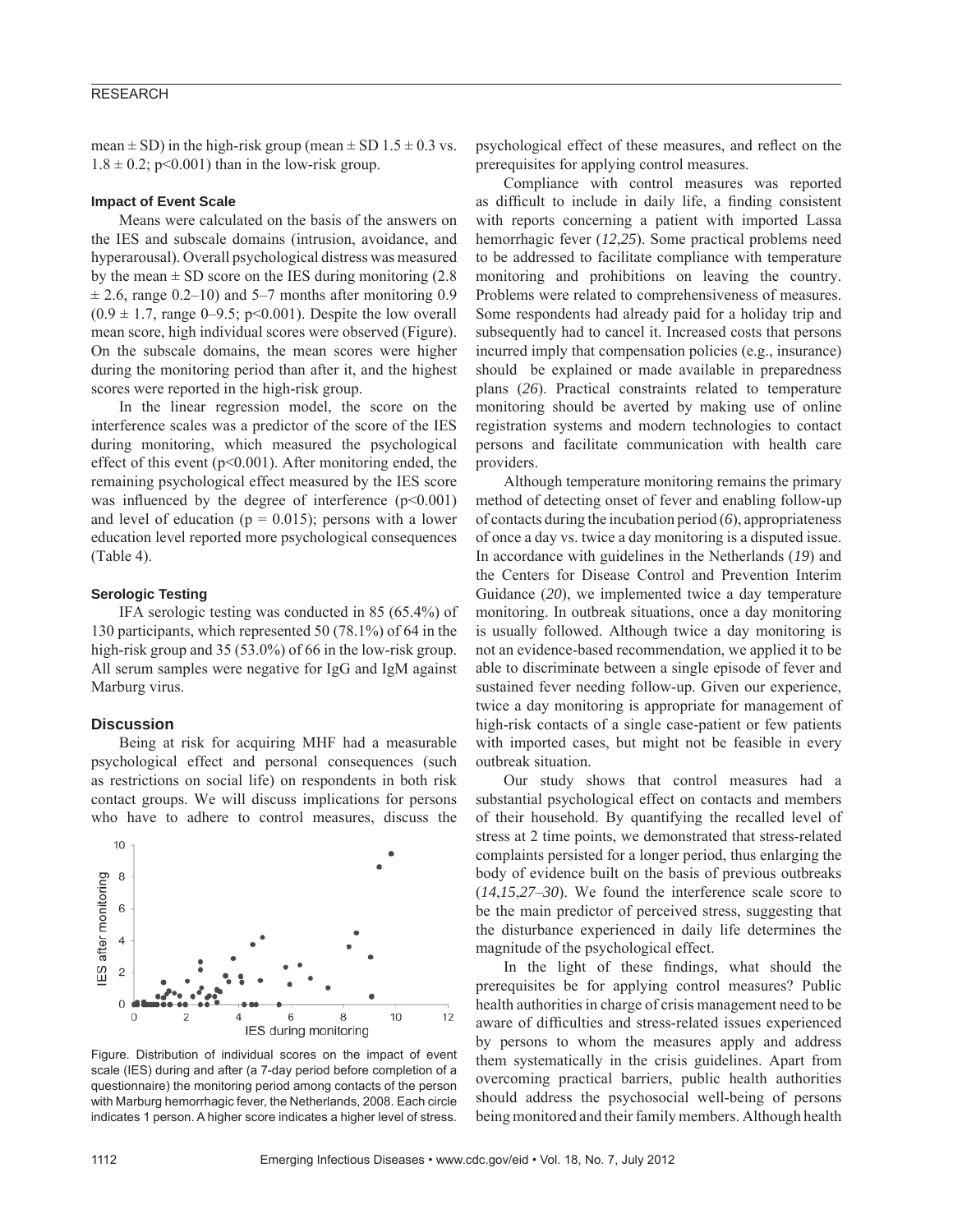|                                | IES score during monitoring |         | IES score after monitoring |         |
|--------------------------------|-----------------------------|---------|----------------------------|---------|
| Variable                       | B (SE)                      | p value | B (SE)                     | p value |
| Constant                       | 4.73(0.75)                  |         | 2.62(0.59)                 |         |
| Sex                            | 0.11(0.14)                  | 0.446   | 0.10(0.11)                 | 0.349   |
| Education                      | $-0.14(0.08)$               | 0.103   | $-0.17(0.06)$              | 0.015   |
| Age                            | 0.02(0.05)                  | 0.714   | 0.04(0.04)                 | 0.372   |
| Risk category                  | $-0.06(0.16)$               | 0.742   | $-0.06(0.13)$              | 0.663   |
| Clarity of instructions scalet | $-0.02(0.08)$               | 0.864   | $-0.03(0.06)$              | 0.678   |
| Compliance scale‡              | 0.10(0.08)                  | 0.296   | $-0.05(0.06)$              | 0.469   |
| Interference scale§            | $-2.19(0.25)$               | < 0.001 | $-1.08(0.19)$              | < 0.001 |
| $R^2$                          | 0.601                       |         | 0.437                      |         |

Table 4. Linear regression model of scores on Impact of Event Scale during and after the monitoring period in persons who had contact with a person with Marburg hemorrhagic fever, the Netherlands\*

\*IES, impact of event scale; B, estimate of regression coefficient (a negative estimate indicates a negative association of the independent variable with the dependent variable); R<sup>2</sup>, proportion of variance in the dependent variable accounted for by the model. Boldface indicates statistical significance (p<0.05).

†Explicitness, completeness, unambiguity, confusion, and redundancy.

‡Twice a day temperature monitoring, temperature reporting, canceling trip, and postponing trip.

§Difficulties with monitoring, extra costs, fear of becoming infected, fear of infecting household members, household members fearing infection, fear that colleagues might be infected, restrictions in social life, tensions caused by the measures, tensions experienced by partners, and tensions experienced by children in the household.

care in contacts is focused mostly on early identification of somatic symptoms, concerns, anxiety, and stress experienced by those involved are also crucial. Guidelines should emphasize the need for individual support to assess and manage stress and to address questions about personal risks (*29*).

Finally, occasional incidents of noncompliance with the prohibition on leaving the country have policy implications, which make intergovernmental collaboration necessary. Restricting freedom to travel during the incubation period of persons with high-risk exposure to a transmissible pathogen obliged by international health regulations to be reported requires effective legislation, an issue that should ideally be dealt with before such an incident occurs. Although voluntary compliance, based on effective communication and trust in the authorities, is the most appropriate approach (*31*), should compulsory means be necessary in the Netherlands, emergency legal provisions are now in place to impose travel restrictions and to monitor the health status of contacts who have been exposed to certain pathogens.

Despite being sent reminders, the response rate of participants was only 60.0%. This limits interpretation of results because motives for noncompliance remain unknown. As in most retrospective studies, we also need to acknowledge the chance of recall bias, which might influence recollection of experiences. Another limitation was inherent to the study design, which required answers only from contacts. Thus, consequences of control measures on members of the household could only be assessed indirectly. Despite the limitations of IFA (*32*), serologic findings strongly suggest that none of the contacts who provided a blood sample had become asymptomatically infected.

The strengths of this study are 1) systematic evaluation of compliance with measures and interference of measures

with daily life, and 2) quantification of psychological effects of these measures during and after this major event, which had received much attention in the media. We reinforce the hypothesis that psychological symptoms may persist longer. Public health authorities need to be aware of the immediate and long-term effects that measures can have on persons being monitored.

## **Acknowledgments**

We thank H.P.J. Daemen, P.H.S. Brabant-Zuidoost, and P. Grijpink for contributions to the study; M. van der Velde and J. Ferreira for statistical analysis; J.E. van Steenbergen for critical comments on the manuscript; and J. Box and D. Lees for editorial assistance.

This study was partially supported by a grant from the Dutch Research Foundation (ZonMW).

Dr Timen is head of the Department of Preparedness and Response at the Centre for Infectious Diseases of the National Institute of Public Health and the Environment (RIVM), Bilthoven, the Netherlands. Her main research interest is the public health response to outbreaks and threats.

## **References**

- 1. Timen A, Koopmans MP, Vossen AC, van Doornum GJ, Günther S, van den Berkmortel F, et al. Response to imported case of Marburg hemorrhagic fever, the Netherlands. Emerg Infect Dis. 2009;15:1171–5. http://dx.doi.org/10.3201/eid1508.090051
- 2. Peters CJ. Marburg and Ebola virus hemorrhagic fevers. In: Mandell GL, Bennett JE, Dolin R, editors. Mandell, Douglas, and Bennett's principles and practice of infectious diseases. Philadelphia: Elsevier Inc.; 2010. p. 2259–63.
- 3. Siegert R. Marburg virus. In: Virology Monograph. New York: Springer-Verlag; 1972. p. 98–153.
- 4. Leffel EK, Reed DS. Marburg and Ebola viruses as aerosol threats. Biosecur Bioterror. 2004;2:186–91. http://dx.doi.org/10.1089/ bsp.2004.2.186